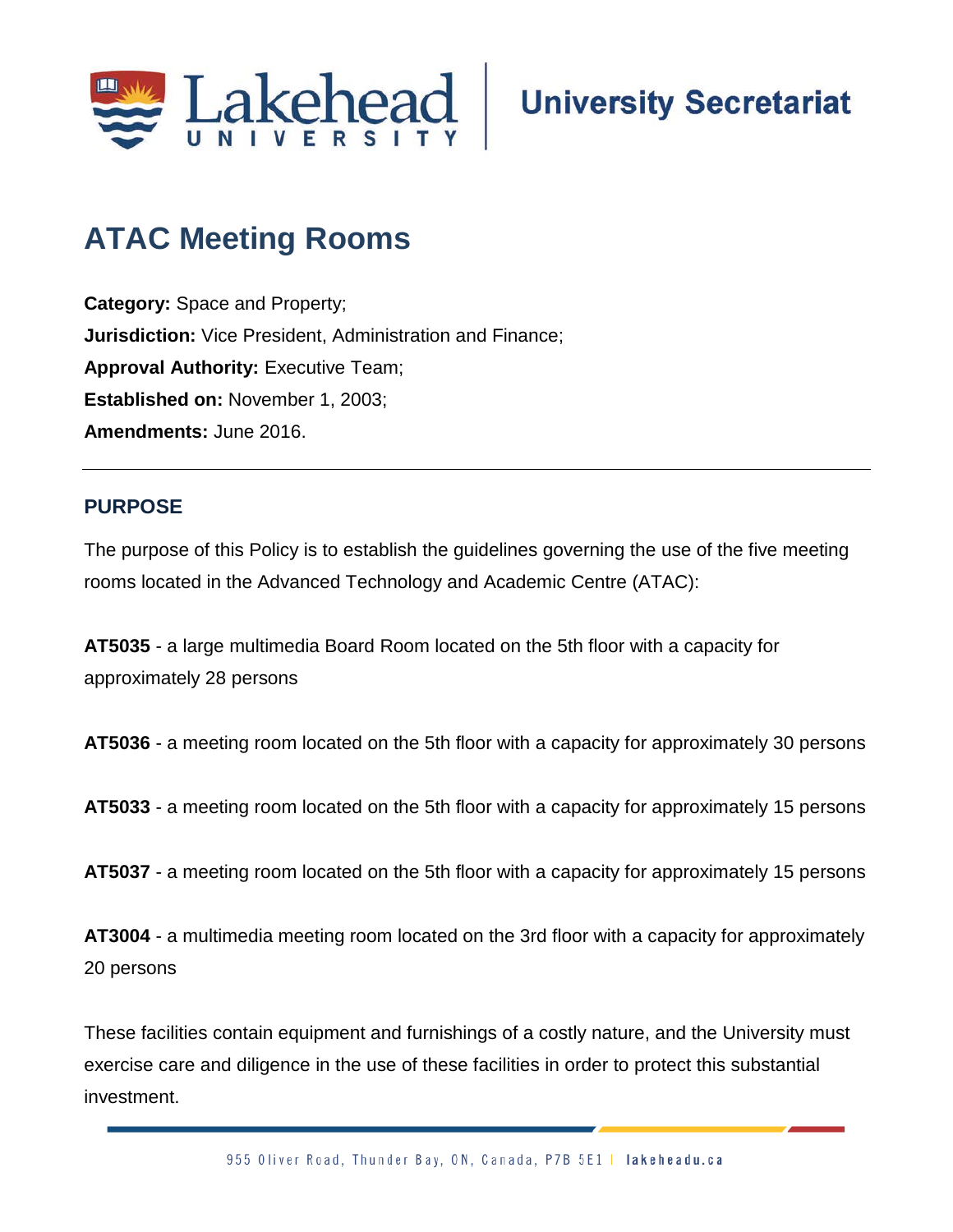## **SCOPE OF ACTIVITIES:**

The use of these rooms will be limited to official University business - committee/department meetings, workshops, training sessions and presentations. These facilities will not be available for club meetings, social functions, informal gatherings, commercial business purposes, or for any other activity which is not deemed suitable. The use of the meeting rooms for student organizations, conference groups, agencies and associations or the public will be on an exceptional basis only.

## **RESERVATION REQUEST:**

Faculty, staff and students can make a request by completing this [Request Form](https://eportal.lakeheadu.ca/portal/) or by emailing [schedule@lakeheadu.ca.](mailto:schedule@lakeheadu.ca)

If food service is required for a meeting in AT5035, both the meeting room and an adjoining room, AT5037 or AT5033, must be reserved at the same time.

## **ACCESS TO ATAC MEETING ROOMS:**

ATAC meeting rooms remain locked when not in use. In order to gain access to these rooms, keys must be signed out at Security Services prior to the start of a confirmed booking. A piece of identification must be left with Security Services. It is essential that the key be returned at the end of a booking. Identification will be given back to the user at this time.

#### **FOOD AND BEVERAGES:**

In order to protect the University investment in equipment and furnishings, and to assist in keeping these meeting room facilities clean, the consumption of food and beverages will be restricted as follows:

- cold food (e.g. fruit, sandwiches, muffins, cookies, etc.) may be set up and consumed in AT5033 or AT5037, i.e. adjoining rooms to AT5035;
- beverage service may be set up and consumed in AT5033 or AT5037. Cold beverages must be in containers that can be re-closed (screw tops). Hot beverages must be in